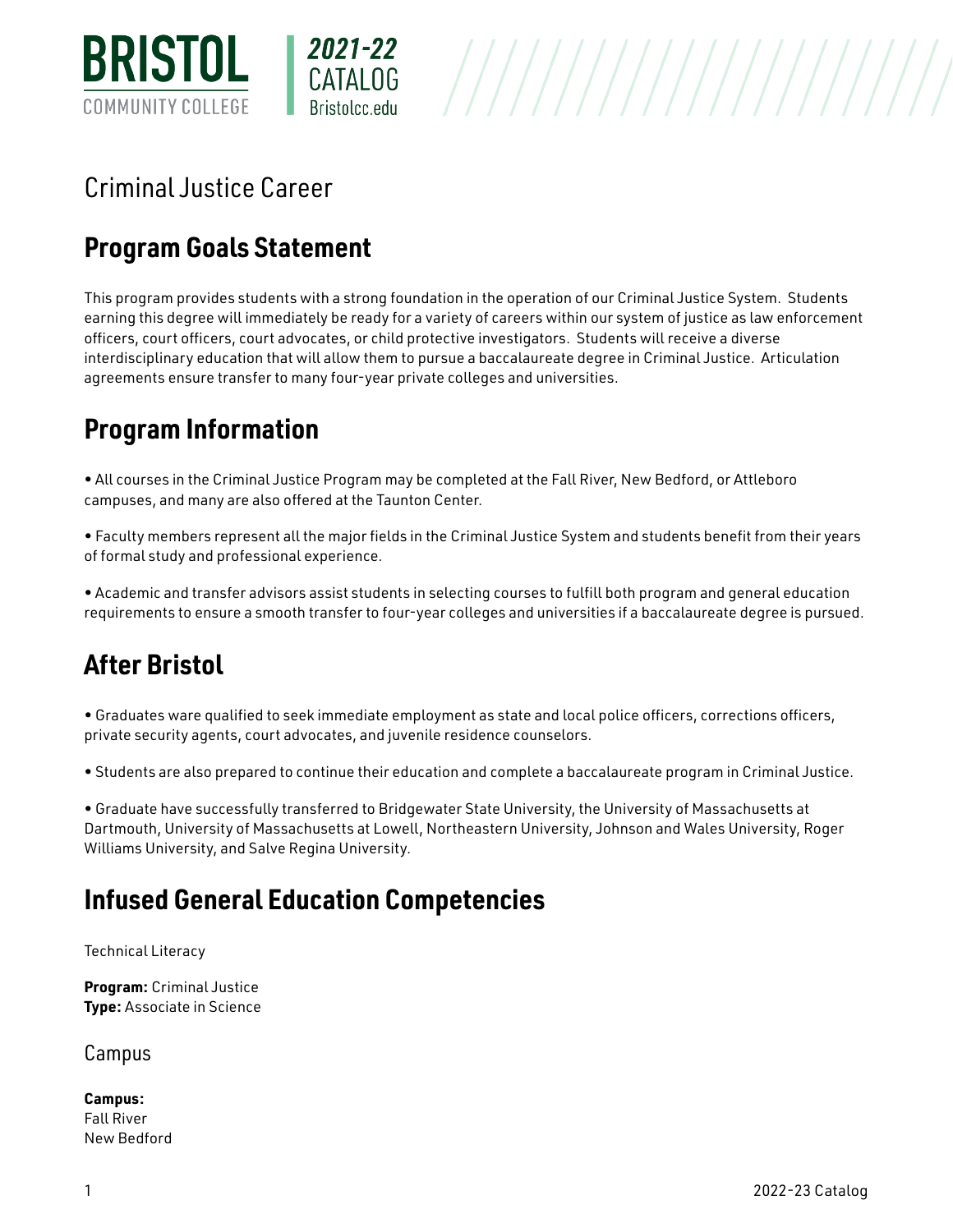

#### [Attleboro](http://live-bristol-catalog.pantheonsite.io/taxonomy/term/1706)  **Degree Requirements**

#### General Courses

| Course#        | Title                                    | <b>Credits</b> |
|----------------|------------------------------------------|----------------|
| <b>CSS 101</b> | <b>College Success Seminar</b>           |                |
| <b>ENG 101</b> | <b>Composition I: College Writing</b>    |                |
| <b>ENG 102</b> | Composition II: Writing about Literature |                |
| SOC 101        | <b>Principles of Sociology</b>           |                |
| <b>PSY 101</b> | General Psychology                       |                |
| <b>COM 104</b> | <b>Fundamentals of Public Speaking</b>   |                |
| GVT 251        | <b>State and Local Government</b>        |                |
|                | <b>Science Elective</b>                  | $3 - 4$        |
|                | Two-course History Sequence              |                |
|                | MTH 119 or MTH 125                       |                |

#### Program Courses

| Course #       | Title                            | <b>Credits</b> |
|----------------|----------------------------------|----------------|
| <b>CRJ101</b>  | Introduction to Criminal Justice |                |
| <b>CRJ113</b>  | Criminal Law                     |                |
| CRJ 219        | <b>Police and Society</b>        |                |
| CRJ 245        | Corrections                      |                |
| <b>CRJ 251</b> | Criminology                      |                |
| <b>CRJ 258</b> | <b>Criminal Procedure</b>        |                |
| <b>CRJ 259</b> | Introduction to Criminalistics   |                |

#### Program Electives

| Course# | 'itle                              | <b>Prodite</b> |
|---------|------------------------------------|----------------|
|         | Criminal Justice Program Electives |                |

## Recommended Course Sequence - Semester 1

| Course#        | Title                                 | <b>Credits</b> |
|----------------|---------------------------------------|----------------|
| <b>CSS 101</b> | <b>College Success Seminar</b>        |                |
| <b>CRJ101</b>  | Introduction to Criminal Justice      |                |
| <b>CRJ113</b>  | Criminal Law                          |                |
| <b>ENG 101</b> | <b>Composition I: College Writing</b> |                |
| SOC 101        | <b>Principles of Sociology</b>        |                |
|                | HST 111 or HST 113                    |                |